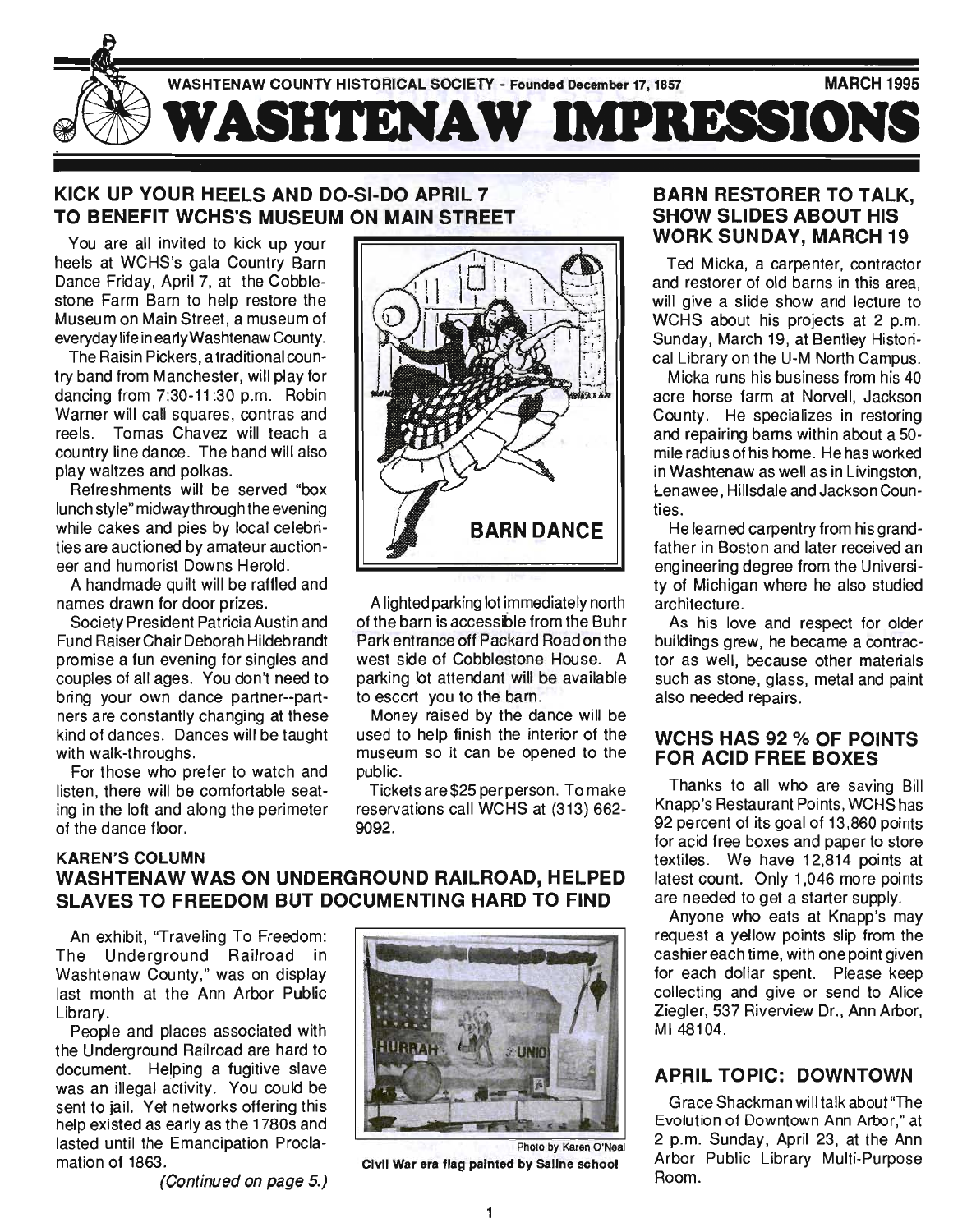# A.P. **MARSHALL TELLS ABOUT SOME BLACKS TO BE REMEMBERED IN YPSILANTI**

A.P. Marshall, retired Eastern Michigan University professor, introduced his talk about "Some Blacks To Be Remembered ," by showing a picture of Mary Aray, an early pioneer settler of Pittsfield Township, on an overhead projector.

Professor Marshall is the author of Unconquered Souls: The History ofthe African American in Ypsilanti, 1993, and a booklet, "The Real McCoy of Ypsilanti." Professor Marshall came to Ypsilanti in 1969 as director of the library at E.M.U. In 1972 he became Dean of Academic Services.

Mrs. Aray, wife of Jacob Aray, was a mixture of Indian, French and Negro. Her husband was Pennsylvania Dutch. The Arays moved from Pennsylvania, settled here and became quite wealthy, Professor Marshall said.

An Aray daughter married into an Ohio black family named Day.

"Some of Mrs. Aray's children tended to pick up the Indian or Negro blood. Others were just whites and many of them melted into the white population.

"The Aray's were accepted and went on to become leaders in the communi*ty.* We've looked at some of the school registrations--they went to school with other children. They mixed in with both Ann Arbor and Ypsilanti.

"I got here a year after the last local person with the Aray name died. I have run into a couple of people in Ann Arbor who are descendants although they don't carry the Aray name.

"I understand there is a doctor in Detroit with the Aray name but I've never had a chance to meet him. I've also heard some of the family moved to Hawaii.

"A lot of us blacks have Indian blood, including myself. I'm out of Oklahoma."

He showed a photo of a daughter of Mary Aray, who married a Day, with her husband and children.

"This is the first black family that moved here. They didn't have to worry about being caught and sent back into slavery because they were free."

Next he showed a map which is in his book, listing some Underground Railroad stations in southern Michigan and



Pictures courtesy of Ypsilanti Historical Museum, **Prof. Marshall** 

Elijah McCoy Invented an automatic oiler for railroad engines. Everybody wanted 'the real McCoy.'

northern Ohio. Places listed include Battle Creek, Marshall, Albion, Michigan Center, Adrian, Manchester, Chelsea,AnnArbor, Ypsilanti, Belleville, Romulus, Detroit. From Toledo a route ran to Monroe, Dundee, Milan to Ypsilanti. Another line from west of Toledo goes to Blissfield and Adrian or-Dundee. Another line from Ypsilanti went to Plymouth, Livonia and Detroit.

"Someone called me from Saline and reminded me that on the map I drew I had left off Saline. I know there was hardly any community in this area that was not involved in some way with the Underground Railroad.

"At that time there were a lot of Quakers around. Many of you have probably heard of Laura Haviland. She made quite a name for herself because she had a school along the Raisin River near Adrian.

"She was training teachers even be-



Mary Aray, Pittsfield Township pioneer.

fore the University of Michigan. Women, men and blacks all went to her school.

"I found that out when I was still working at Eastern and I made it known to some of the people in Education. They used to say EMU was the first teacher training school west of the Alleghenies. I said, if you say 'statesupported,' then you might be right but you have to put that in because Laura Haviland had her school going before there was an Eastern and a Michigan.

"Marshall, Michigan was one of the places where they had a little bit of trouble on the Underground Railroad. Slave catchers came and found an escaped slave family and had them put in jail.

"But, after the townspeople heard of it, the slave catchers ended up in jail and the slaves were well on their way to Detroit.

"I'm finding more and more about not just this area but other areas too where almost everybody was involved in some way with the Underground Railroad, not necessarily housing the slaves but preparing food for them, sewing, making clothes forthem, doing all the things that helped them along the way.

David Park Williams from the audience said Dexter should be on the map. "I have seen the tunnel, now sealed up, in Judge Dexter's cellar that went out to the barn, he said.

"If slave catchers came tothe house, they could send the slaves to the barn or vice versa. Judge Dexter and two sons were leaders in the Underground Railroad. [The house, near Dexter, now belongs to the U-M.]

He showed a list of some of the people involved in the Underground Railroad, starting at Cassopolis in the west. "These things weren't published so it's difficult to find out who all were involved."

"Many of you have probably heard of Dr. McAndrew--she was the first woman doctor in this section of Michigan. Her husband had a special wagon made in which he could haul escaped slaves at night to where they could be rowed across the Detroit River to Canada.

"Not only did Mrs. McAndrew feed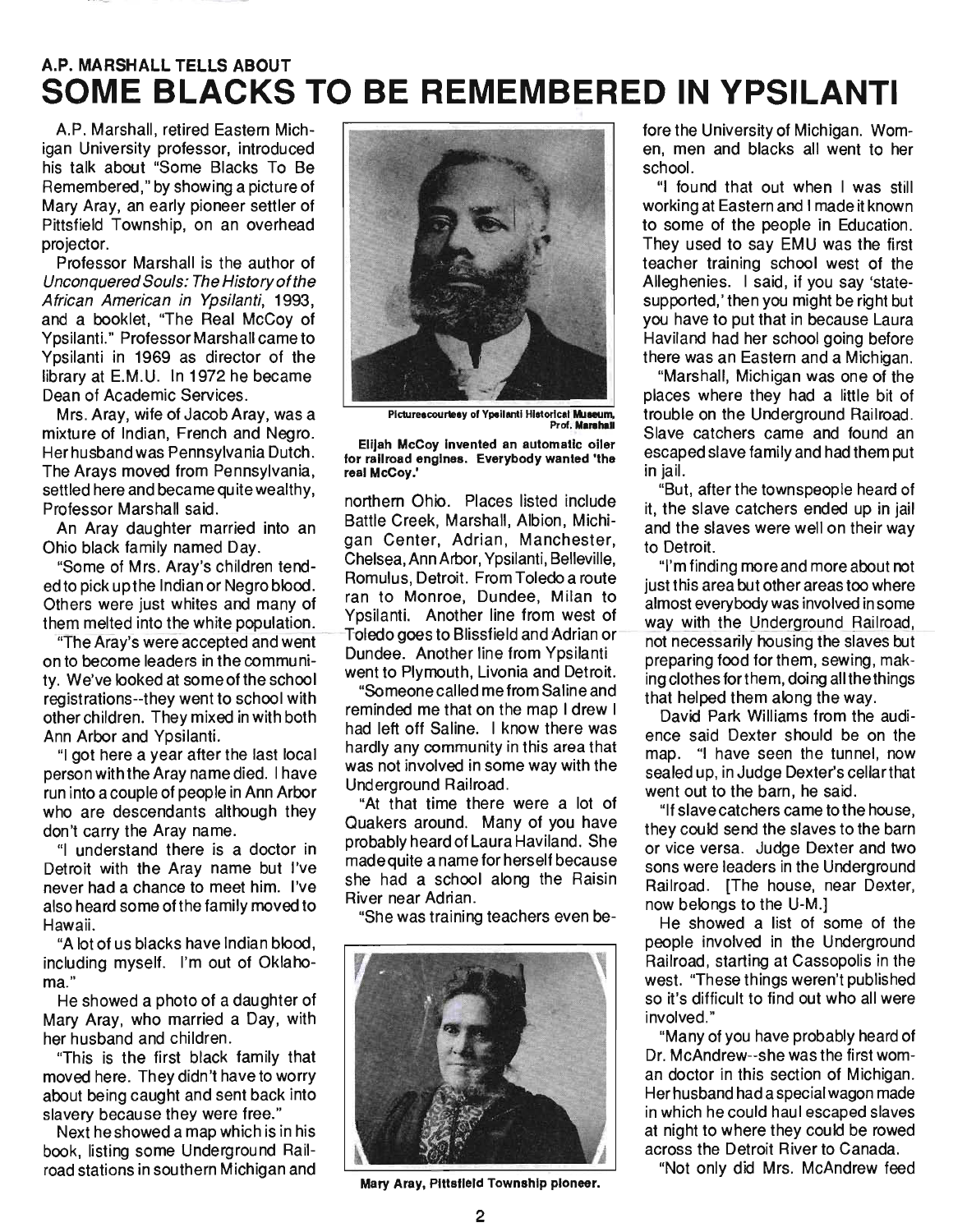them, she taught them reading and writing and that kind of thing. Ypsilanti made them feel so welcome that some of them came back even before slavery was abolished.

"D.E. Baptiste was involved in helping slaves escape, at first in Ohio where he helped slaves after they had crossed the river from Kentucky to get on the Underground Railroad.

"When they put a bounty on his head, he had to get out of there and he ended up in Detroit. He made several trips to Ypsilanti when word got out that slave owners were coming to try to find the slaves and return them to slavedom.

"Baptiste's great-grandson lives in Ypsilanti now."

Professor Marshall showed a list of 50 African American Civil War volunteers from Ypsilanti (1863-65).

He found several instances in the 1830 census of a black living with a white family. The census takers indicated ''w''forwhite, "b"forblack, "m"for mulatto. "The blacks lived primarily with families who were friendly toward blacks. In some cases we figure something may have happened to the black's father or mother."

An Anderson was listed in the 1830 census as living with a white family. A John Anderson, "evidently one of his children, enlisted in the Civil War."

A Hays, a Johnson and a Lowe were Civil War enlistees. Those families and others are still around here, he said.

A free black named Morgan was among the first blacks to come here. He set up a business for himself, and, if you follow the census down there have been Morgans here ever since 1840. Patton and Washington are other family names that continue to pop up. I believe there are one or two Yorks in Ann Arbor now but originally they were in Ypsilanti for a long time.

"Nobody can talk about Ypsilanti history without talking about Elijah McCoy. He was born in Canada. He got back here because his parents came back to America about 1850.

"His father, George McCoy had been a slave who worked for and bought his freedom. He then fell in love with a young lady named Millie on a neighboring plantation. Hetried to buy her so he could marry her but the man would not sell her.



John H. Burton, first black mayor of Ypsilanti

"George knew about the 'Underground Railroad' and they were able to steal away on it. In doing so they passed through Ypsilanti. Later his family came back to Ypsilanti and Elijah went to high school there. Then he was sent to Scotland to train as a locomotive engineer.

"He came back from Scotland about 1864. He wanted to be a locomotive engineer but the only job they would give him was as a fireman on the train.

"He noticed that they had to stop every few miles and go back and oil the moving parts on the engine. By 1872 he patented a little device which you filled with oil and it automatically leaked the proper amount of oil to keep going. They didn't have to stop the train. This was the first of several patents he was awarded.

"That made him famous. It made Ypsilanti famous too because people came from all over the world to have him teach them how to install this equipment and, when some new machinery cameout, they would cometotheman who was really the best known person in the field of lubrication engineering.

"Even though he left here in 1880 and moved to Detroit, we figure he got his start here. Last year we raised a marker to him down by the public library on the south side of Michigan Avenue. We are very proud of him.

"Since that time there have been some other pretty important black people in Ypsilanti. Some of you may know ofthe late Mrs. Wealthy Sherman. She was the motivating force for the construction of the Brown Chapel A.M.E. Church.

"When they were building that church

back at the turn of the century, to make her contribution, she had a wheel barrow and she went around town asking the lumber yards if they could give something and shewould wheel it back to the church.

"She was also quite a seamstress and she entered her crocheting at some of the fairs. If they hadn't had segregation, she would have been quite a leader in this community. Like a lot of places, Ypsilanti missed a lot because of segregation practices.

"Dr. John Dickerson was the first black doctor to come to Ypsilanti about 1902. He was graduated from Howard University and went to Cleveland. He didn't like it there and came to settle in Ypsilanti. He was killed in an automobile accident in 1929.

"When he first got here there was no place he was allowed to take his patients. He had his office and hospital in a houseon Washington Street south of the old high school. He lived upstairs.

"When John Burton was elected mayor of Ypsilanti in 1967 he became the first black mayor in the state of Michigan He had been on the City Council from 1946 to 1966. During that time he had served as mayor pro tem on two occasions. Before he died he spent several years as chairman of the board of EMU.

"While Doris Milliman, Ypsilanti city historian, was the first woman to serve on the Ypsilanti City Council, the late Mattie Dorsey was the first black woman to serve on the Council [1973-77].

"The late Rev. Garther Roberson, who became pastor of the Second Baptist Church, was a leader not just in the church but also in the community.

"I'm told that he was a broker. When Ford Motor Company wanted to hire workers they would come to him, or, if you went to Ford and wanted a job, they would call Garther and say 'what about this person?'

"When he first came here from Alabama, he couldn't read or write. The Rev. William Shaw of First Baptist Church tutored him. Garther died in 1955.

"Two of his sons are now pastors in Ypsilanti. S.L. is pastor of the Metropolitan Memorial Baptist Church while Garther, Jr., is pastor of Mount Olive Baptist Church."

He showed a picture of the Moses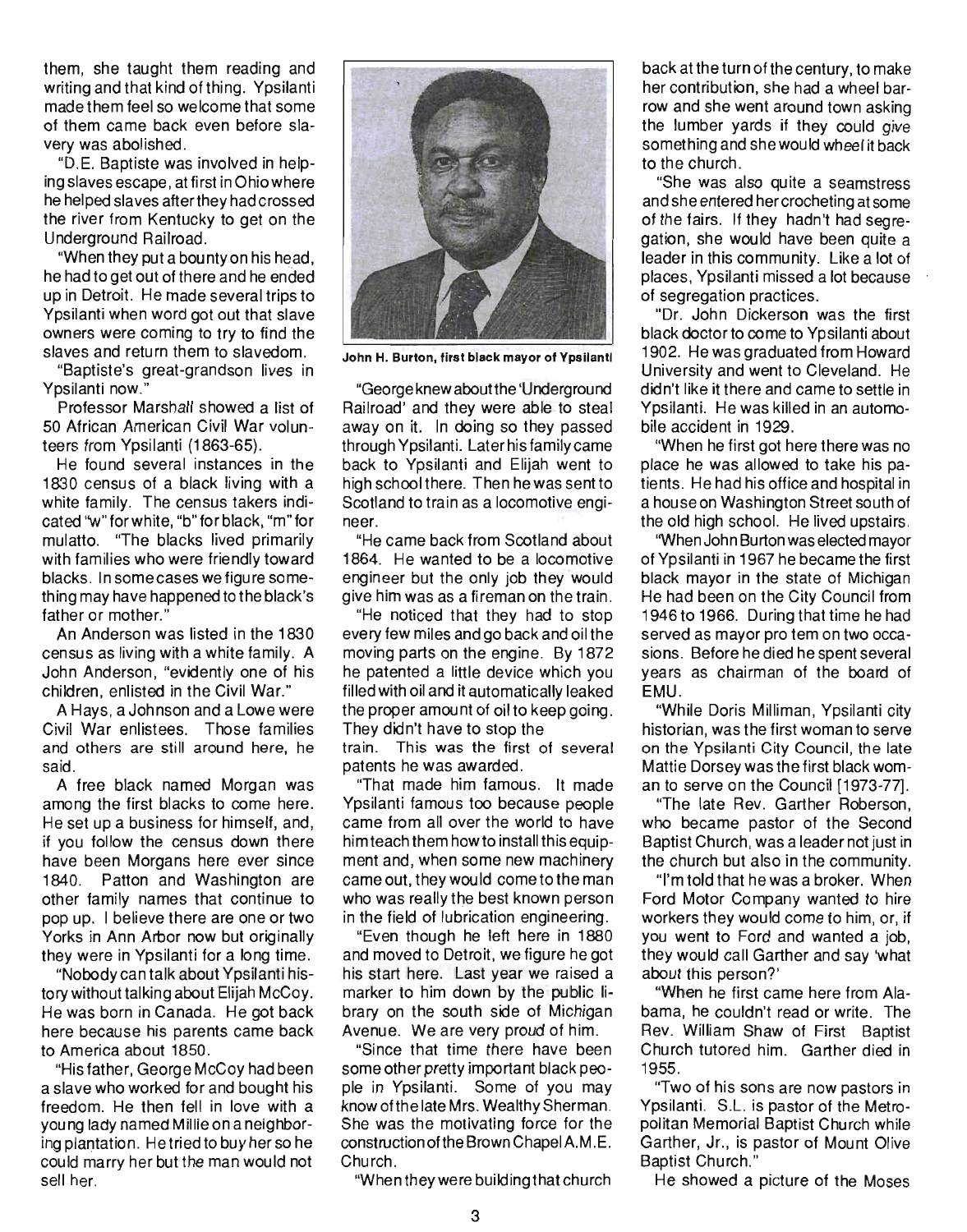Bass family. Bass was a contractor. He died about the time Professor Marshall came but he still has children here.

"Dr. Lawrence C. Perry was the first black dentist in Ypsilanti. He was born July 30, 1898. He received a doctor of dental surgery degree from Wayne State University in 1924. Perry School on Harriet Street is named for him.

"Brown Chapel started an annual brotherhood banquet in 1953 to bring peopletogethertotalk and, they hoped, head off trouble. The next year the Supreme Court decision desegregated schools. That helped too."

Professor Marshall noted that the pictures and information he collected and was showing is part of the archives atthe Ypsilanti Historical Museum where others can use it.

He showed a picture of the famous Detroit prize fighter, Joe Louis Barrow with some local black children when he visited Ypsilanti in 1938.

Other noteworthy black people who have made important contributions are:

"Douglas Harris, on Ypsilanti City Council, 1978-82.

"Amos Washington [born 1900] came from Oklahoma and graduated from Lincoln University in Missouri, my alma mater, but he graduated about four years before I got there. He later earned a master's degree from the U-M. He was Ypsilanti's first housing director."

"He also was chairman of the Board of Education and a City Councilman, 1947-51 . He died in 1967.

"William P. Clay, Jr., City Councilman, 1974-78.

"Jerome Strong, City Councilman, 1979-81.

"George Goodman, served as mayor of Ypsilanti longer than any other individual in the history of the city [1973- 83]. He could have been mayor longer but he left to become director of the Michigan Municipal League, a job he still holds. He moved to Ann Arbor."

"Matt Hennessee, City Manager, 1984- 88. He left to go to work in Washington, D.C.

"Albert Robinson, went off the City Council to run forthe Washtenaw County Board of Commissioners to which he was elected and is now serving.

"Eula Booker Tate served on City Council 1984-91 . She lives in Virginia now and works for the United Auto Workers in Washington D.C. She was pictured with her family.

"Charles Beatty graduated from what is now EMU, then Michigan State Normal College, taught at and later became principal of Harriet School, later re-named Perry School. Finally, he served 12 years on the Board of Education.

"James Hawkins, first black Superintendent of Schools, 1984-90.

''''Dr. Thomas Jefferson Bass brought many children into the world. He and his wife, Louise Lane Bass, a teacher, were known for their work with young people including Boy and Girl Scouts.

#### **STATION MANAGERS ON UNDERGROUND**

Professor Marshall lists the following as some station managers on the Underground Railroad:

Cassopolis-Zachariah Sugart, Stephen Robue, Joel East, Parker Osburn.

- Schoolcraft-Dr. Nathan Thomas.
- Climax-William Gardner.<br>Battle Creek--Charles E. Barnes.
- Marshall-Jabez S. Finch.

Albion-Edwin M. Johnson.

Parma-Townsend E. Gilbey. Jackson-Lonson Wilcox, Normal Allen.

Michigan Center-Abel F. Fitch.

Francisco Farm-Francisco Family.

- Dexter—SamueIW. Dexter and sons.<br>Ann Arbor---Guy Beckley, Jacob Voliano, Richard Glazier, John Geddes.
- Ypsilanti-George McCoy, the Leonard Chases, Justin Morris, the Eurotus Mortons, Mark Norris.

The stations were normally about ten miles apart, Professor Marshall said.

"Dr. Bass was born in 1910 in New Jersey. He graduated from Meharry Medical College in Nashville, Tennessee in 1938.

"Thelma Kaigler Goodman. Years ago blacks were not allowed to try on clothes in downtown stores--some of you may not believe these things happened but they did, back when we couldn't eat anywhere we wanted and they even prescribed where we could live.

"Thelma Goodman, Mayor George Goodman's mother, who had worked at Crowley's Department Store before moving to Ypsilanti, started first a millinery business and then a women's clothing business in the basement of her home.

"It was so successful that she built a shop on Harriet Street. Later, with the breakdown of segregation in the 1960s, the Goodman Fashion Center was closed.

"Johnny Barfield came here to school without too much formal education. He was born in Alabama in 1927 and came to Ypsilanti in 1941 . He cut out for himself a place in the history of Ypsilanti which hardly anybody can match since George McCoy back in the early days.

"McCoy came here and started a cigar business. There was really no other black business as big until Johnny Barfield came.

"Johnny makes friends easily and, as a result, he got help from places other people couldn't get it."

Johnny was a janitor at the U-M when he and his wife started moonlighting to earn extra income by offering to clean faculty and staff homes on a periodic basis, according to Professor Marshall's book.

Later they expanded that business by cleaning newly constructed houses before they were occupied.

When the part-time work yielded more income than the University job, Johnny Barfield took a leave of absence and launched the Barfield Cleaning Company in 1954.

The business expanded into commercial service and started employing other people.

In 1969 the company's annual income had grown to \$650,000 and they employed 100 persons. International Telephone and Telegraph then bought the business and required the Barfields to stay out of the cleaning business for five years.

In 1976 the Barfield Cleaning Company was formed. About a year later the Barfields learned that General Motors needed draftsmen and designers on a per job basis. Barfield and Associates was formed to serve that need. With 65 staff members, the new company garnered an annual income of \$2 million.

A 1978 contract with GM led to formation of Barfield Manufactu ring Company to produce transmission pins.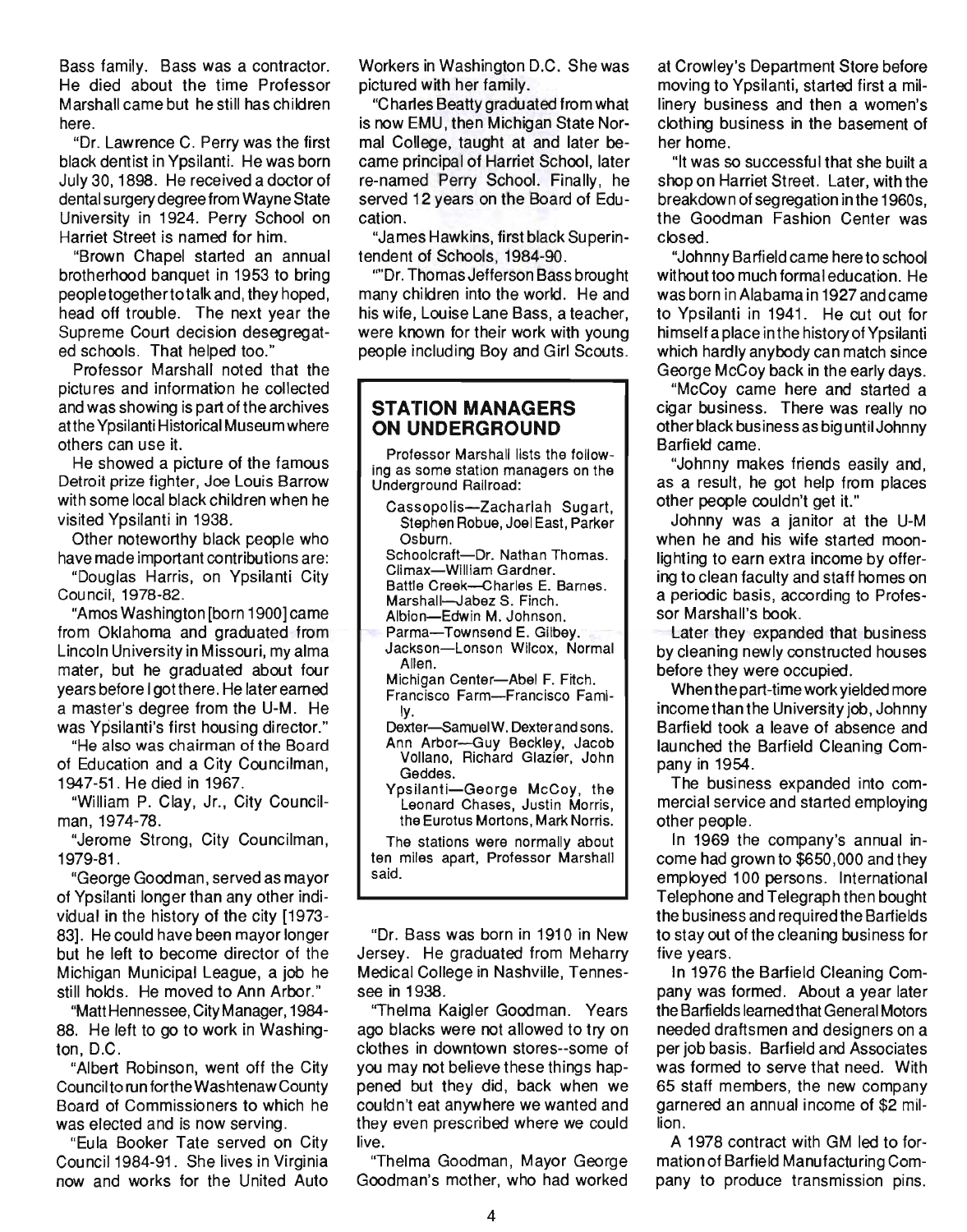#### YPSILANTI BLACK CIVIL WAR VOLUNTEERS, 1863- 65

Professor Marshall listed the following:

John Anderson, Dandridge Bonson, John Bowls, William H. Carter, Joseph Cross, Thomas J. Davis, William Embrose, John Gay, Daniel Goins, John E. Gray, Henry Grayson, and Benjamin Harper.

John K. Hart, Washington Hawkins, William Hays, Henry Hopkins, James Hyatt, Sylvester Johnson, William C. Johnson, William R. Jones, William King, Henry Lake, Frederick Leake, Robert E. Lewis, Frederick Long, Edward Lowe, George H. Moore, Joseph H. Morgan, Jesse Oliver, Jeremiah Patton, and John Porter.

John Price, Isaiah Pritchard, Albert J. Ratliff, Alexander Scott, Alexander Scroggins, Martin Sterling, Jesse Stewart, George Thomas, James R. Ward, George Washington, Alexander Watts, William P. Weaver, Edward Wilson, John Wilson, William H. Wilson, Oliver Winslow, and George York.

Then BARTECH was formed to expand production of automotive fasteners.

The company has been listed in Black Enterprise Magazine's "Top 100 Black Businesses in 1990," ranking it 20th in the nation.

"John is in semi-retirement now but he has been able to turn his business overto his children. He is now heading upthe United Negro College Fund Drive. Last year they raised more than \$250,000."

"Mary Louise Foley. She was born and raised here and she recently ran for mayor. She is a member of City Council.

"Not too long ago she wouldn't have had a chance but now she felt free to run and I think that is important. Having been in the fight for freedom and human rights, we said we wanted equal opportunity. She was taking advantage of equal opportunity whether she won or lost."

"Albert H. Wheeler. He was an Ann Arborite but he came to Ypsilanti often. When Ypsilanti was having problems they would send forhim. He, of course, became Ann Arbor's first and only black mayor.

"His daughters are paying back the community from which they came. One is a judge--Nancy Francis, one is a state senator--Alma Wheeler Smith, and a third daughter is in Illinois.

'These are a few of the people I wanted to call to your attention. If you have further interest the books are for sale here at the museum. I'm working on a revision of the booklet about Elijah McCoy. I'm also writing a history column for the new Ypsilanti Courier."

 $\mathbb{R}$  of  $\mathscr{D}$ 

### CERTIFICATES OFFERED

Hand lettered certificates are offered free of charge, framed if desired, by WCHS to organizations for milestone anniversaries. Information: 663-8826.

#### 'WHAT IS IT? GAME OFFERED SCHOOLS, GROUPS

WCHS offers a traveling exhibit of small artifacts, set up as a humorous "What Is It?" game to schools for children and another for adults. They are available for classes and meetings, subject to volunteer availability. Information: Arlene Schmid, 665-8773.

### ARTIFACTS TO DONATE?

Anyone wishing to donate an artifact to WCHS should contact Nancy McKinney, collections chairman, at 665- 5171 or by mail, 1104 West Madison, Ann Arbor, MI 48103. The Society welcomes donations that fit into our museum's mission and storage space limitations.

### ANN ARBOR C. OF C., BOARD OF REALTORS, U-M COOP HOUSING, TWO CHURCHES MARK ANNIVERSARIES

Several WCHS anniversary certificates have been presented to several local organizations in recent months.

Immediate Past President Pauline Walters presented one to the University of Michigan Inter-Coop Housing Council in October. They were celebrating fifty years of owning coop houses.

President Patricia Austin presented certificates to the Ann Arbor Chamber of Commerce in October and the Ann Arbor Board of Realtors in December. Both organizations were marking 75th anniversaries.

St. John's Evangelical Lutheran Church in Northfield Township celebrated its 125th anniversary last fall. It

was the last of 20 congregations founded by the early German missionary pastor, Friedrich Schmid. Mrs. Austin presented the framed certificate at November 29 services.

She also presented one to First Congregational Church, United Church of Christ, Chelsea January 29, marking the centennial of their present church building erected to replace one that burned in 1894. The congregation is about 160 years old.

WCHS continues to be indebted to volunteer Galen Wilson, past WCHS President, for continuing to do the beautifullettering on these certificates, even though he now lives in Califomia.

### KAREN'S COLUMN (continued) WASHTENAW WAS ON UNDERGROUND RAILROAD, HELPED SLAVES TO FREEDOM BUT DOCUMENTING HARD TO FIND

Earliest settlers in Washtenaw County were mostly New Englander's with strong abolitionist sentiments. County residents actively participated.

The number of slaves helped to freedom on the Underground Railroad is not known but is estimated to be 20,000 to 40,000 nationally. How many passed through this area on the way to Canada is not known either but we do know people living here were involved, committed and doing their part.

To illustrate the exhibit, we displayed a number of Civil War era artifacts. One was a large colorful flag painted by school children of Saline District No. 8, another was a torch thought to have been carried in rallies for Abraham Lincoln's campaign in the county.

Thanks to the following people who contributed greatly to the success of this exhibit:

The Bentley library, Judy Chrisman, Willie Edwards, Bets Hansen, Doug Kelley, A.P Marshall, Annette Miller, Nancy McKinney, Lydia Morton, Louisa Pieper, Lucille Porter, Ruth Spann, Pauline Walters, Susan Wineberg and Alice Ziegler.

Karen O'Neal 665-2242